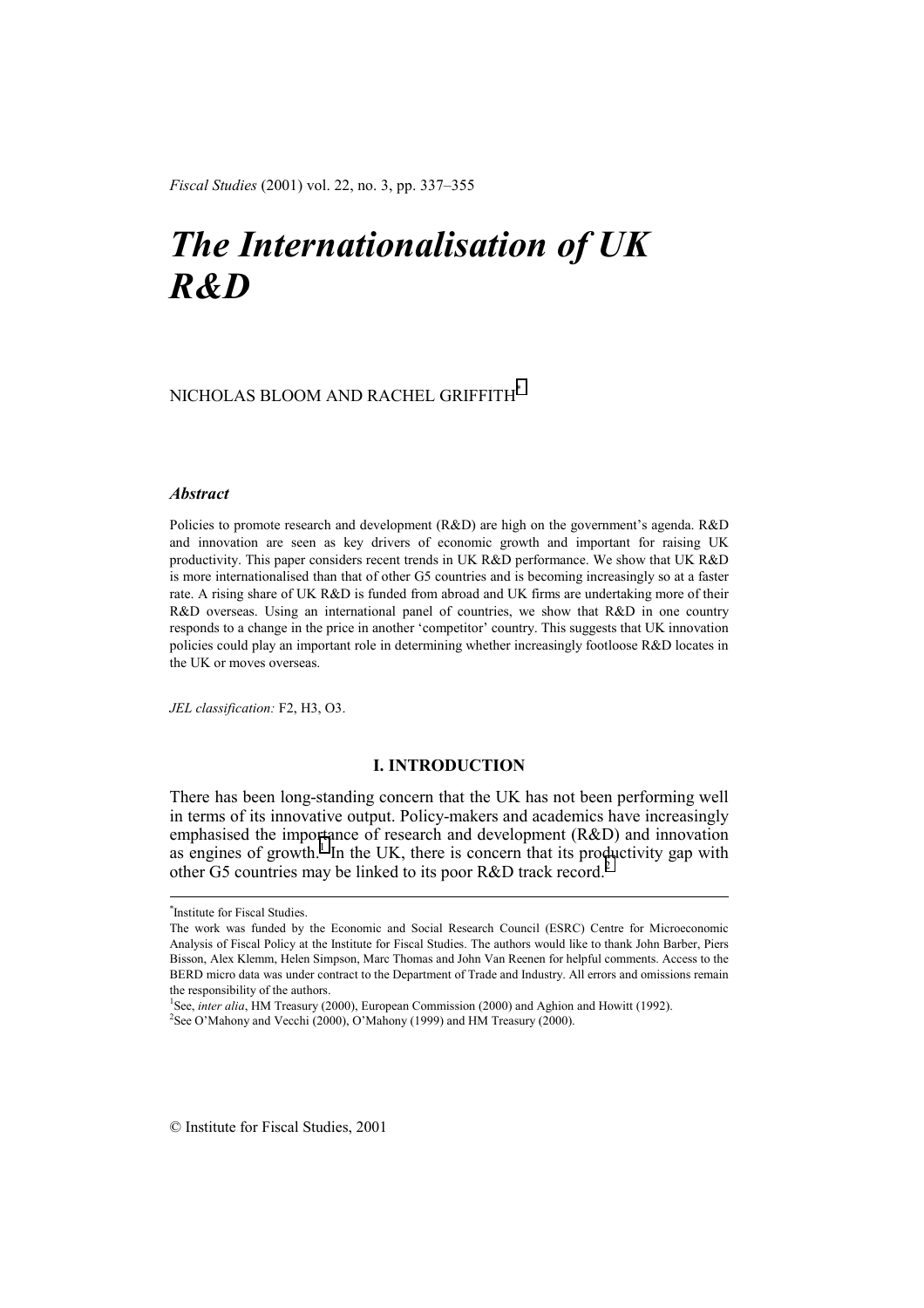Recent policy discussion in the UK has focused on the extension of tax credits for R&D expenditure to all firms as a means of encouraging more  $R&D^3$ The empirical evidence suggests that spillovers from R&D and innovation are localised,<sup>4</sup> so the UK will want to promote itself as a good location for 'footloose' R&D. One particular issue is how an R&D tax credit would interact with the European Union (EU) State Aids rules. These could prohibit a tax credit that explicitly targeted R&D performed in the UK.<sup>5</sup> The government therefore faces a balancing act between addressing EU competition concerns and promoting R&D in the UK.

The stakes in the R&D policy game appear to be rising, in part because UK R&D is becoming increasingly international, and so potentially more footloose. Before implementing any R&D policies, it is useful to gain some understanding of what lies behind recent trends in the UK's poor technological performance. This paper uses unique data sources to shed light on these issues. We show the following:

- Total business expenditure on R&D (BERD) as a proportion of gross domestic product (GDP) has increased in other countries but remained static in the UK.
- The UK has a larger share of R&D funded from abroad than any other G5 country. This share is also growing more rapidly than in other G5 countries.
- The share of R&D performed in the UK that is directly undertaken by foreign-owned firms has also risen from 1995 to 1999.
- Looking at the largest  $R\&D$ -performing sector pharmaceuticals an increasing share of R&D by UK firms is being conducted abroad.

These trends point to increasing internationalisation of R&D. This appears to be happening in all G5 countries, but is more progressed in the UK, which appears to have started internationalising R&D earlier and has proceeded at a faster rate.

The next section outlines some of the main trends in the UK's innovative performance and compares them with those of the other G5 countries. Section III documents the increasing internationalisation of R&D. Section IV uses data on an international panel of countries and shows that R&D in one country responds to a change in the tax price of doing R&D in another 'competitor' country. The final section considers the policy implications of these trends for the UK. An appendix describes our data sources.

<sup>&</sup>lt;sup>-</sup><br>3  ${}^{3}$ Griffith (2000) discusses the rationale for government subsidisation of business R&D, and Bloom, Griffith and Klemm (2001) discuss the implementation of an R&D tax credit. Recent empirical evidence suggests that R&D tax credits are an effective instrument, although there are many remaining questions about their implementation and desirability.

<sup>4</sup> See, for example, Jaffe (1986) and Henderson, Jaffe and Trajtenberg (1993), who use evidence from US patent data that local patents (within the state) have a greater spillover benefit than other, out-of-state patents.

<sup>&</sup>lt;sup>5</sup>See Besley and Seabright (1999) for a discussion of current State Aids rules and their implementation. These rules are currently under consideration by the EU and this may not continue to be an issue of concern.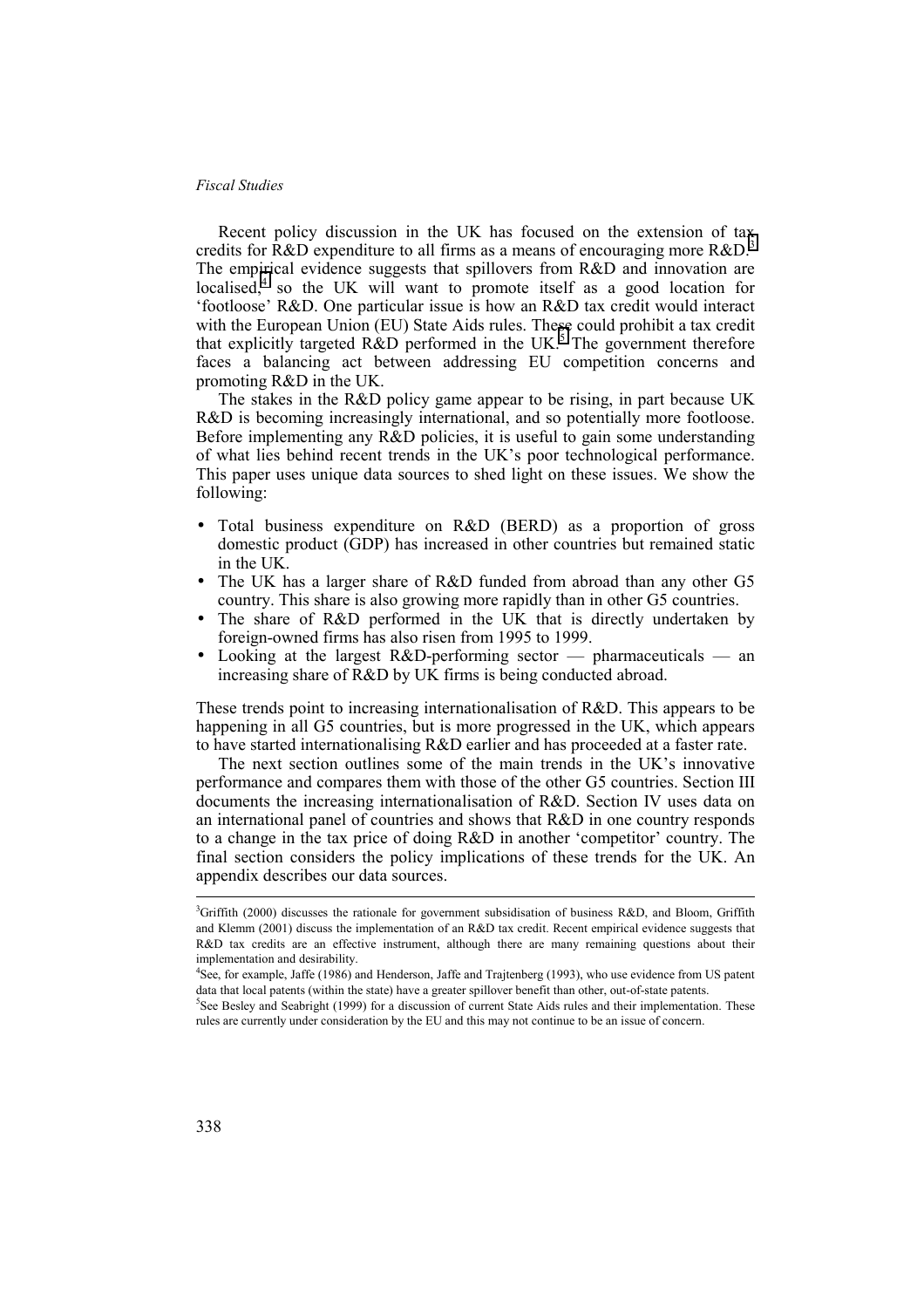# **II. TRENDS IN UK INNOVATIVE PERFORMANCE**

Figure 1 shows trends in gross expenditure on R&D (GERD) as a share of GDP over time in the G5 countries.<sup>6</sup> In the UK, it has been falling in almost every year over the last two decades. This trend has continued into the late 1990s, with the share of GDP devoted to R&D falling every year from 1993 until 1998. This is in contrast to other G5 countries, whose R&D shares have, in general, shown an upward trend (see Table 1 for numbers for the most recent years).





TABLE 1 **Total R&D (GERD) as a Percentage of GDP** 

|         |      |      |      |      |      |      | Per cent |
|---------|------|------|------|------|------|------|----------|
|         | 1981 | 1990 | 1995 | 1996 | 1997 | 1998 | 1999     |
| France  | 1.93 | 2.37 | 2.31 | 2.30 | 2.21 | 2.18 |          |
| Germany | 2.43 | 2.75 | 2.26 | 2.26 | 2.29 | 2.29 |          |
| Japan   | 2.32 | 3.04 | 2.98 | 2.83 | 2.91 | 3.06 |          |
| UK      | 2.39 | 2.16 | 1.99 | 1.92 | 1.84 | 1.83 |          |
| USA     | 2.42 | 2.78 | 2.61 | 2.66 | 2.71 | 2.74 | 2.84     |

Source: OECD, 1999a.

 $\frac{1}{6}$ There is a break in the German R&D figures because of reunification in 1991. This makes it difficult to make comparisons over time. The figures reported in the tables refer to unified Germany after 1990 and to West Germany only for the earlier period. In the graphs, we show two separate series. Comparisons pre- and post-1990 should be made with caution.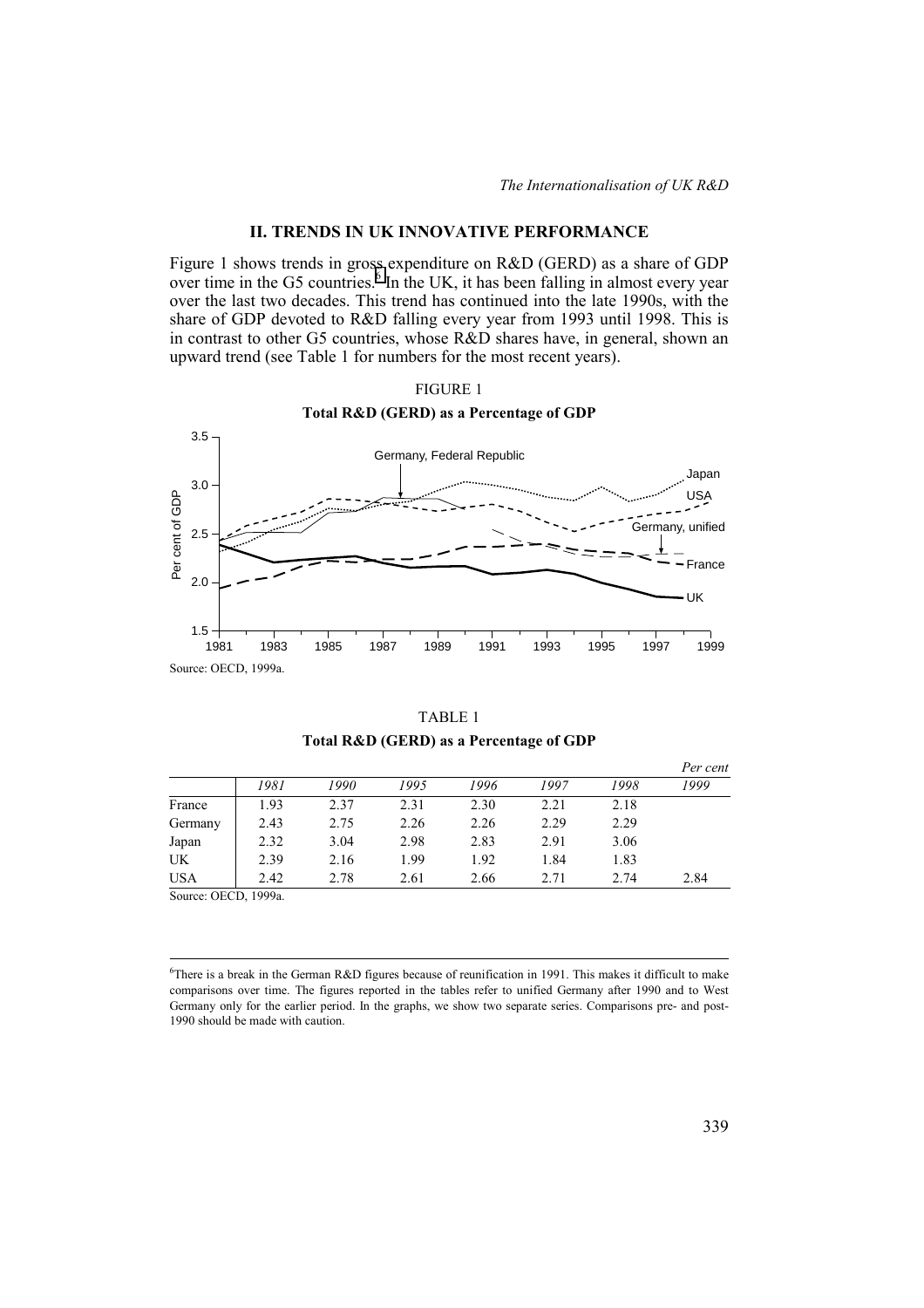

FIGURE 2

These GERD figures can be broken down in two ways — by who *conducts* the R&D and by who *funds* the R&D. These need not be the same agent, as, for example, the government will often fund R&D conducted by the business sector. Figure 2 depicts the relationship between total GERD, the three main groups that conduct it and the three main groups that fund it. The breakdown of GERD by who conducts it is shown in Table 2, averaged over the period 1981–98. In all countries, business conducts the bulk of R&D. The proportion conducted by higher education is highest in Japan, and the amount conducted by government varies somewhat, with France having a notably higher proportion.

Figure 3 shows that the proportion of GERD conducted by business enterprises has also shown a strong increase in France, Japan and the USA and a much slower increase in the UK.

|            | <i>Business enterprises</i> | Government | Higher education <sup>a</sup> |
|------------|-----------------------------|------------|-------------------------------|
| France     | 60.0                        | 23.2       | 16.8                          |
| Germany    | 69.9                        | 13.8       | 16.5                          |
| Japan      | 67.2                        | 9.1        | 23.6                          |
| UK         | 66.5                        | 15.1       | 18.5                          |
| <b>USA</b> | 72.3                        | 10.3       | 17.5                          |

TABLE 2 **Breakdown of GERD by Who Conducts It, 1981–98** 

<sup>a</sup>This also includes a small residual category called the 'private non-profit sector'. Source: OECD, 1999a.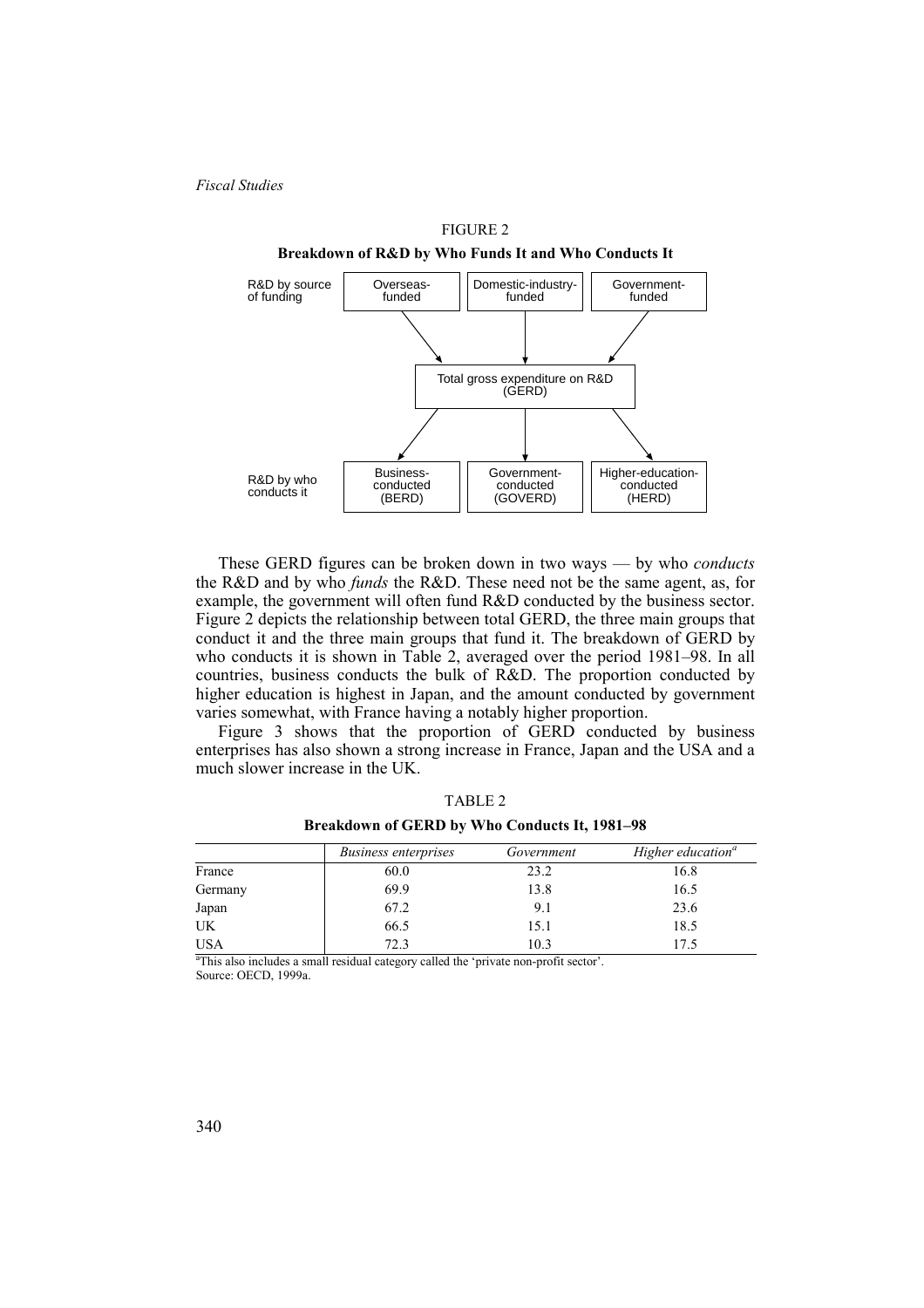

The breakdown of GERD by who finances it is shown in Table 3. In all countries except France, domestic industry is the single largest source of R&D financing. It is noticeable that, in the UK, a larger share is funded from overseas than in the other G5 countries. In France and the USA, a larger share is funded by the government, and much of this is related to heavy defence R&D expenditure.

While all countries have experienced a cutback in government expenditure on R&D over the last 20 years (see Figure 4), this decline has been most dramatic in the UK, from 49 per cent in 1981 to 24 per cent in 1998. This reflects two major trends across all countries: there have been cutbacks in government-provided services, such as the military, and thus corresponding cuts in R&D expenditure; and there has been a move away from direct government spending towards more incentive-based mechanisms for funding R&D, such as tax credits.

|            | Domestic industry | Government | Overseas |
|------------|-------------------|------------|----------|
| France     | 44.3              | 48.2       | 0.6      |
| Germany    | 61.4              | 36.5       | 1.7      |
| Japan      | 69.3              | 21.1       | 0.1      |
| UK         | 48.3              | 36.9       | 11.2     |
| <b>USA</b> | 55.8              | 41.2       | n.a.     |

TABLE 3 **Breakdown of GERD by Who Funds It, 1981–98** 

Source: OECD, 1999a.

-<br>7 <sup>7</sup>See Stoneman (1999) for discussion of recent trends in UK government R&D expenditure.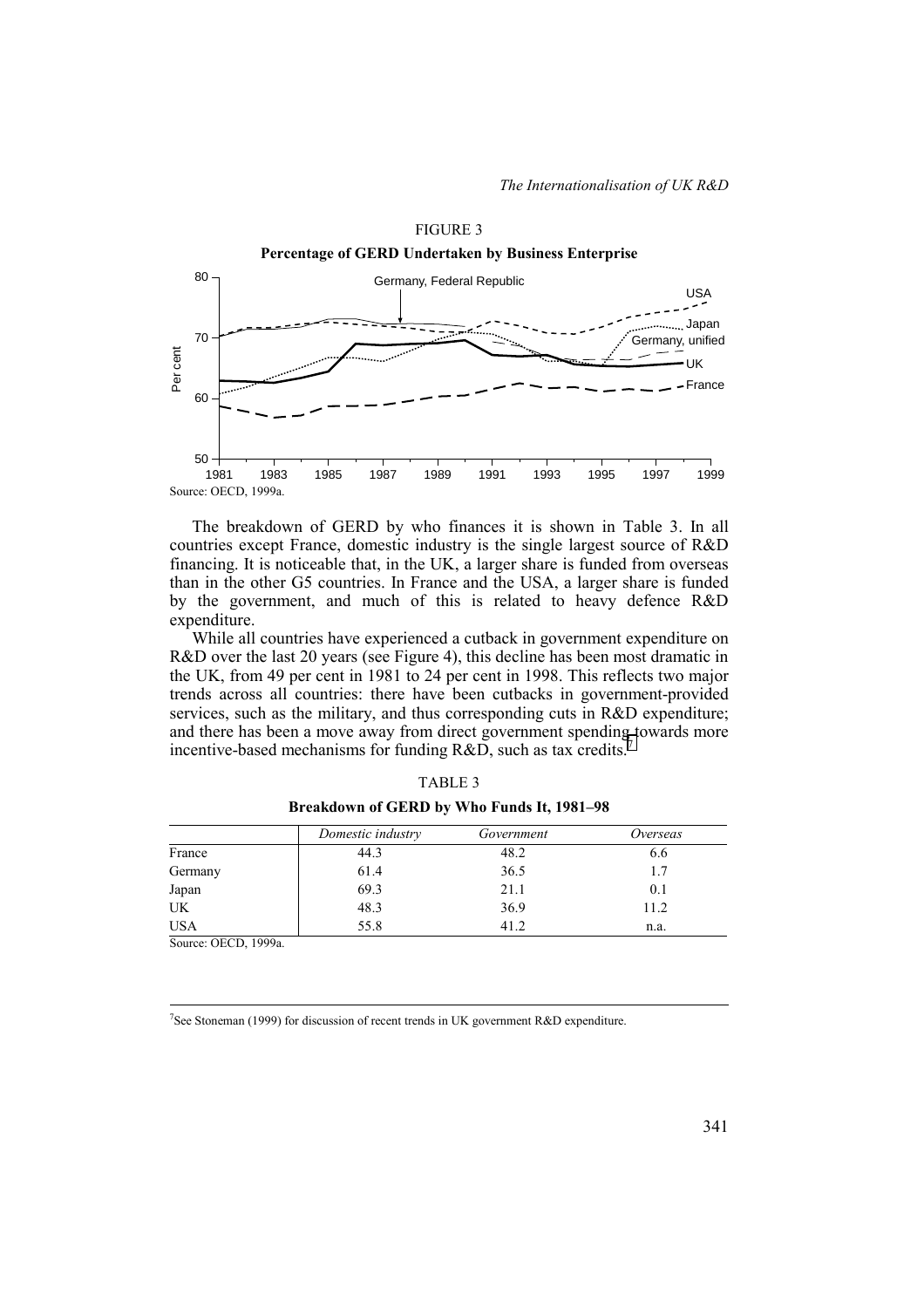

As we saw above, a large share of R&D is both carried out and funded by business. This business-funded business-conducted R&D is often thought to be the main driver of economic growth in the short run. Governments' R&D programmes often pursue strategic objectives such as defence or environmental aims or more basic research. These may be riskier and have more long-run growth effects, as suggested in studies on the returns to government and business  $R&D$  expenditure.<sup>8</sup> As such, the intensity of business  $R&D$  to GDP is of central importance. It is also the part of GERD that would be directly affected by a tax

## FIGURE 5



#### $\frac{1}{8}$ <sup>8</sup>See, for example, David, Hall and Toole (1999).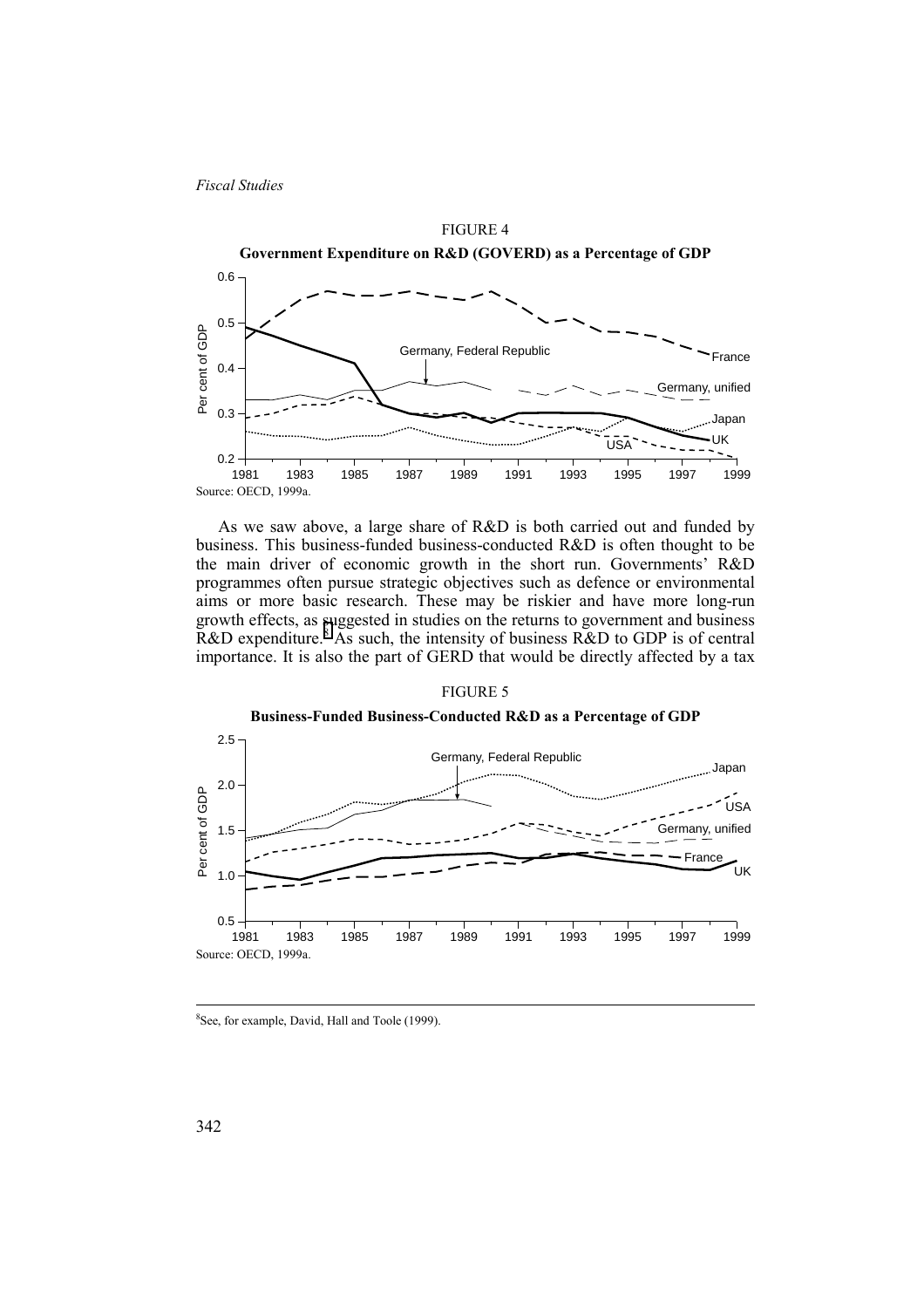credit. Business-funded business-conducted R&D as a share of GDP has been approximately flat in the UK over the 1980s and 1990s, as shown in Figure 5. In comparison, other G5 countries have increased their shares of business-funded business-conducted R&D. Thus, even in the business component of R&D, the UK's intensity growth rate lags behind those of the other G5 countries.

R&D expenditure is one indicator of innovative activity. It is a measure of the inputs to the innovative process. Do other indicators present a similar picture? Figure 6 shows that the number of R&D personnel per 1,000 members of the labour force has also declined over time in the UK in a way not seen in other G5 countries.

An indicator of innovative output is patent counts. These provide a similar picture. Table 4 shows the proportion of all patents taken out in the US Patent and Trademark Office by the nationality of the innovator. We use data from the US Patent and Trademark Office because it is the main international patenting office, with most patents of any value being patented there. The patents data give details of the firm that owns the patent and also the location of the inventor. We can use these to look at the origin of patents.

The proportion of patents originating in France declined by 26 per cent over the two decades and the proportion originating in Germany declined by 34 per cent. Japanese patenting activity in the USA has increased significantly over the time period, rising by 72 per cent. The proportion originating in the UK fell by the most, declining 39 per cent over the period. The USA still has the largest share, but it has declined as well, by 10 per cent over the period. The decline and subsequent levelling-out after 1994 in the UK are shown in Figure 7.



### FIGURE 6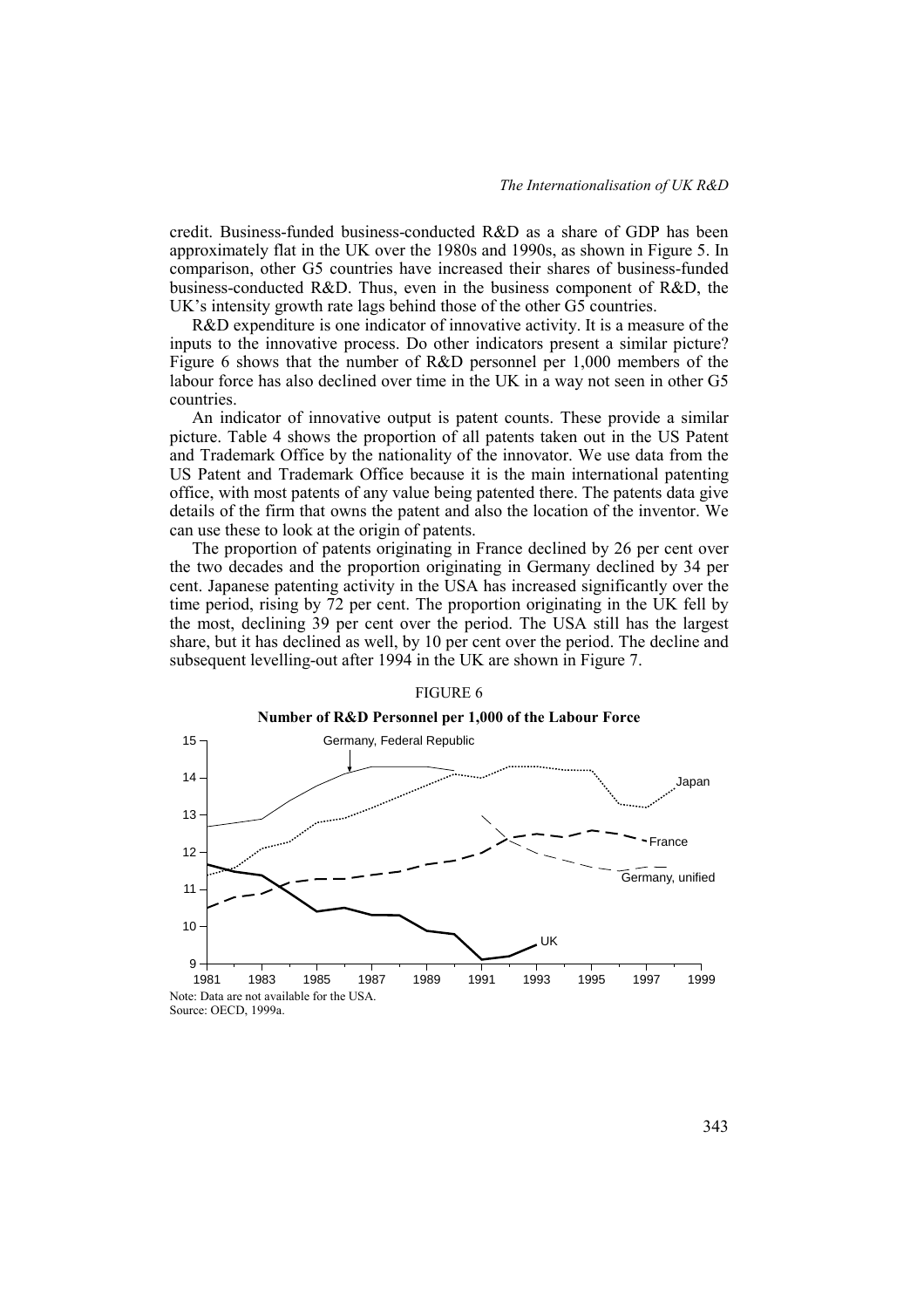#### TABLE 4

**Percentage of Patents Taken Out in the US Patent and Trademark Office, by Nationality** 

|                      | France | Germany | Japan  | UK     | <b>USA</b> |
|----------------------|--------|---------|--------|--------|------------|
| 1980                 | 3.25   | 8.90    | 11.18  | 3.77   | 61.57      |
| 1985                 | 3.26   | 8.94    | 17.28  | 3.39   | 56.16      |
| 1990                 | 3.12   | 7.92    | 20.90  | 3.04   | 53.39      |
| 1995                 | 2.64   | 6.03    | 20.07  | 2.35   | 56.61      |
| 1996                 | 2.48   | 5.85    | 19.75  | 2.20   | 56.99      |
| 1997                 | 2.58   | 5.87    | 19.49  | 2.34   | 56.32      |
| 1998                 | 2.45   | 5.87    | 19.68  | 2.28   | 55.57      |
| 1999                 | 2.42   | 5.85    | 19.22  | 2.31   | 55.63      |
| % change,<br>1980-99 | $-26%$ | $-34\%$ | $+72%$ | $-39%$ | $-10\%$    |

Source: US Patent and Trademark Office (http://www.uspto.gov).

#### FIGURE 7





While none of these indicators is perfect, taken together they paint a picture of the UK lagging behind other G5 countries technologically. In the next section, we consider whether the internationalisation of R&D has played a role in explaining this decline in the UK.

# **III. INTERNATIONALISATION OF UK INNOVATIVE ACTIVITY**

The analysis in the previous section described trends in the aggregate level of R&D and innovative activity by the geographic location of the activity. The first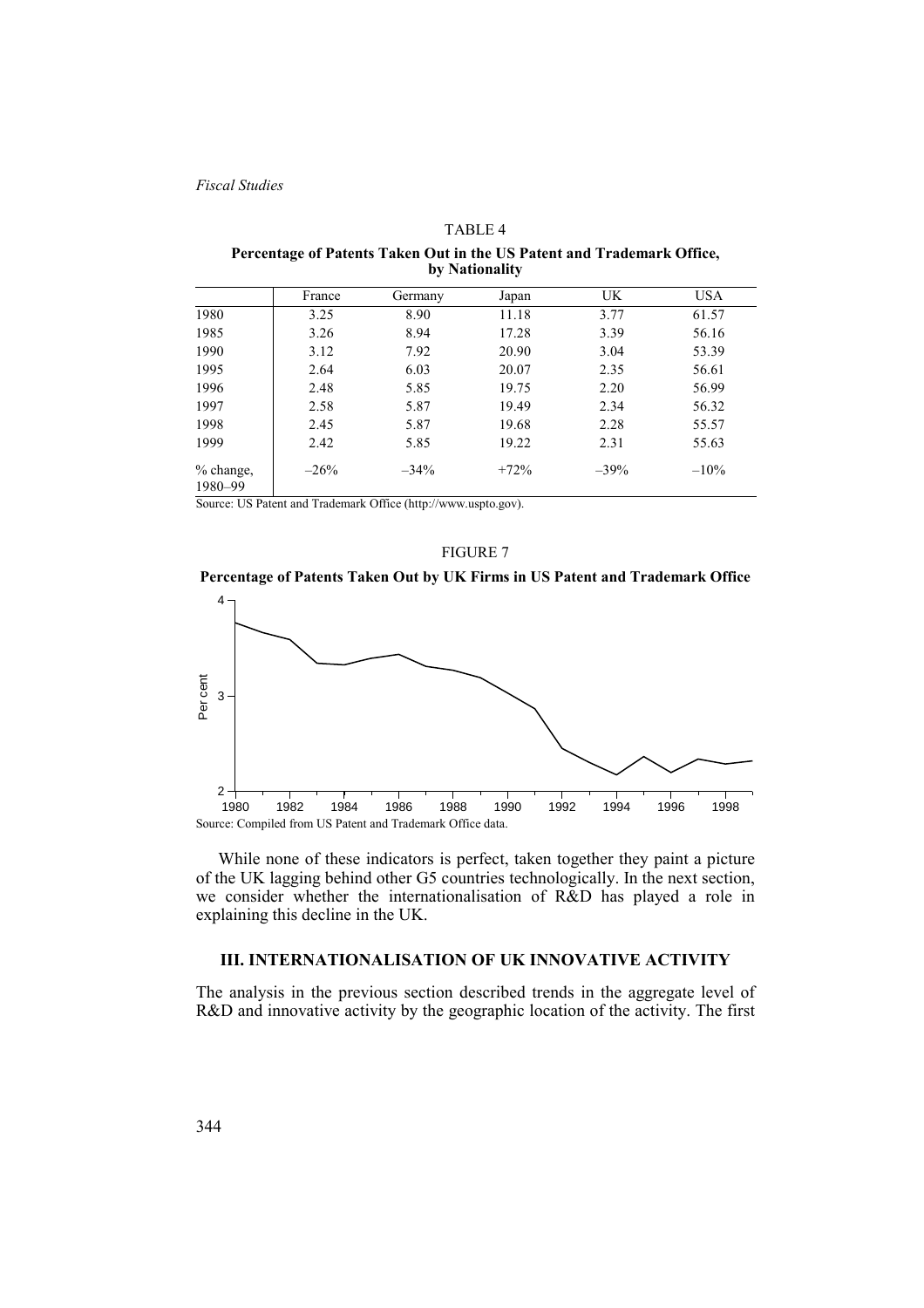part of this section describes trends in the amount of UK R&D funded or conducted by foreign firms. UK firms also undertake innovative activity overseas. The second part of this section considers quantitative evidence from one industry — pharmaceuticals — on how important this is.

#### *1. R&D by Foreign Firms in the UK*

In this section, we use a unique data-set to look at business R&D undertaken in the UK. We use the micro data that underlie the annual Business Expenditure on Research and Development (BERD) survey undertaken by the Office for National Statistics (ONS) (see Data Appendix for details). This provides details of R&D expenditure in the UK at the firm level. We can break this down by its source of funding. In particular, we can examine whether R&D has been funded domestically or from abroad. We can also break the expenditure down by the nationality of the firm that does the R&D. The UK is notable amongst the G5 countries for having a high and rising share of foreign-funded R&D, as shown in Figure 8. By 1998, 22 per cent of UK business R&D was funded from abroad. This compares with 11 per cent in France, 0.4 per cent in Japan and 2.7 per cent in Germany.<sup>9</sup>

In Table 5, we show the breakdown of UK business expenditure on R&D by source of funding. Not surprisingly, a higher proportion of BERD is funded by industry than of GERD (gross expenditure on R&D) — see Table 3. This



## FIGURE 8

## **Percentage of Business Expenditure on R&D (BERD) Financed from Abroad**

-<br>9 <sup>9</sup>The French figure is for 1997. Data are not available for the USA.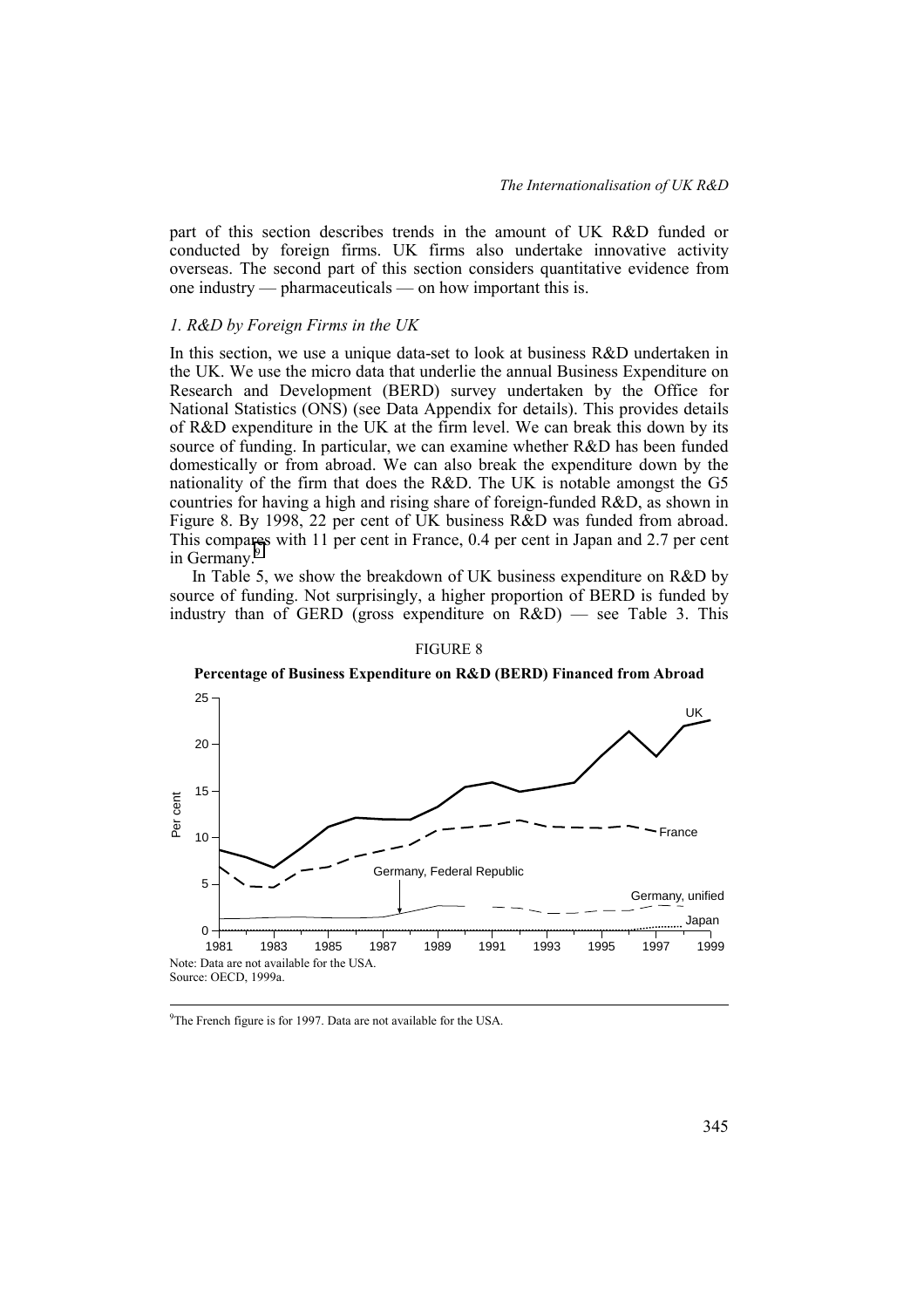|                                                  |  | TABLE 3  |  |  |  |  |
|--------------------------------------------------|--|----------|--|--|--|--|
| <b>Breakdown of UK BERD by Source of Funding</b> |  |          |  |  |  |  |
| . 4                                              |  | $\Omega$ |  |  |  |  |

 $TATE$ 

|      | Government | EU  | Own  | Overseas | <i>Other</i> |
|------|------------|-----|------|----------|--------------|
| 1994 | 13.5       | 0.9 | 62.2 | 16.7     | 6.7          |
| 1995 | 11.4       | 1.0 | 62.0 | 17.9     | 7.7          |
| 1996 | 9.8        | 1.0 | 62.0 | 19.8     | 7.4          |
| 1997 | 10.6       |     | 64.0 | 17.4     | 6.9          |
| 1998 | 12.0       | 1.5 | 59.9 | 20.0     | 6.6          |
| 1999 | 10.4       | 1.0 | 60.8 | 21.4     | 6.4          |

Source: Authors' calculations using BERD survey. Calculated from non-grossed-up sample; see Data Appendix for details.

proportion has remained fairly stable over the six-year period shown in Table 5. Government funding of BERD has fallen slightly, while overseas funding has risen from 16.7 per cent to 21.4 per cent.

As we saw in the previous section, R&D can be broken down by who funds it or by who conducts it. In the BERD survey, we also have information on the nationality of the firm that conducts the R&D. Therefore we can break down business R&D by the nationality of the firm conducting the R&D and by the source of funding. In the first column of Table 6, we show the proportion of BERD in the UK that is *conducted* by foreign-owned firms. This has increased from 29 per cent in 1994 to almost 35 per cent in 1999. The second column shows that between 23 and 34 per cent of BERD conducted by foreign-owned firms was funded from overseas. The final column shows the proportion of BERD conducted by domestic-owned firms that is funded from overseas. This has increased over the period 1994–99.

We can break the BERD conducted by foreign-owned firms down by nationality. In Table 7, we do this for 1996. In the first column, we see that 68.5

| n. |
|----|
|----|

**Relationship between Nationality of Firm and BERD Funding** 

|      | Percentage of BERD<br>conducted by foreign firms | Percentage of BERD<br>conducted by foreign firms<br>funded from overseas | Percentage of BERD<br>conducted by domestic firms<br>funded from overseas |
|------|--------------------------------------------------|--------------------------------------------------------------------------|---------------------------------------------------------------------------|
| 1994 | 29.3                                             | 23.3                                                                     | 11.7                                                                      |
| 1995 | 28.3                                             | 30.5                                                                     | 10.2                                                                      |
| 1996 | 31.4                                             | 34.3                                                                     | 10.4                                                                      |
| 1997 | 31.9                                             | 29.6                                                                     | 10.9                                                                      |
| 1998 | 31.2                                             | 31.1                                                                     | 14.9                                                                      |
| 1999 | 34.5                                             | 33.5                                                                     | 14.2                                                                      |

Source: Authors' calculations using BERD survey. Calculated from non-grossed-up sample; see Data Appendix for details.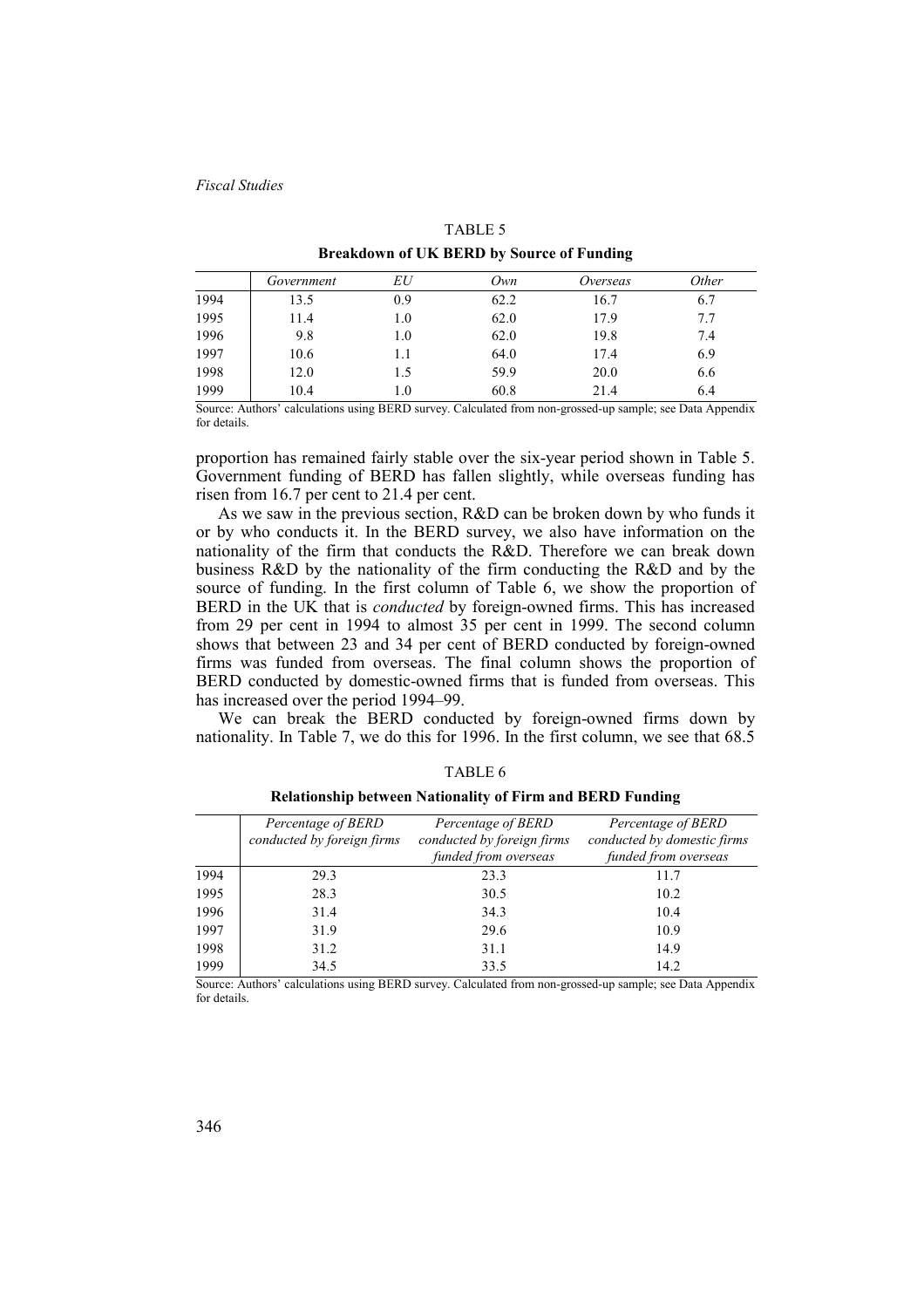| R&D  | Manufacturing |             |            |  |
|------|---------------|-------------|------------|--|
|      | Employment    | Value-added | Investment |  |
| 68.5 | 73.1          | 65.6        | 60.7       |  |
| 17.1 | 13.3          | 20.6        | 20.3       |  |
| 7.5  | 7.7           | 7.7         | 11.1       |  |
| 2.0  | 3.2           | 3.1         | 3.4        |  |
| 3.6  | 2.0           | 1.9         | 4.0        |  |
| 2.3  | 0.7           | 1.0         | 1.3        |  |
|      |               |             |            |  |

| TABLE 7                                                           |  |
|-------------------------------------------------------------------|--|
| Percentage of Activities Undertaken by Nationality of Owner, 1996 |  |

Notes: Employment, value added and investment percentages are calculated from a sample of the selected Annual Census of Production (ACOP) Respondents Database (ARD) data. European Union countries are Belgium, Denmark, France, Germany, Greece, Ireland, Italy, Luxembourg, the Netherlands, Portugal and Spain. Sources: Employment, value added and investment — Griffith and Simpson (2001); R&D — authors' calculations using BERD survey.

per cent of BERD is conducted by British-owned firms. North-American-owned conduct around 17 per cent, EU-owned around 7.5 per cent, other European around 2 per cent, Japanese around 3.6 per cent and other foreign-owned around 2.3 per cent. The final three columns compare these shares with the shares of these same nationalities in manufacturing employment, value added and investment.<sup>10</sup> We see that the distribution of R&D is similar to the distribution of employment, value added and investment between the nationalities of plant owners in the UK. One reason could be that R&D undertaken by foreign firms in the UK is usually associated with their production processes and plants, rather than as a stand-alone R&D laboratory.

Looking at patenting activity, we also see that the high share of foreignfunded and foreign-conducted R&D in the UK is mirrored by a high share of patents taken out in the US Patent and Trademark Office by foreign firms that state the UK as the location of the inventor. As an indicator of this, we tabulate in Table 8 the total number of patents over the period 1995–99 for the five largest UK-based patenting firms. Three of these — Kodak, US Philips Co. and IBM — are subsidiaries of US multinationals with research bases in the UK.

To look at this further, we took the 50 largest patenting firms that are located in the UK and separated them into those that were UK-owned and those where the owner was a foreign firm. These two lines are plotted in Figure 9. Mirroring the story of R&D, we see a high and rising share of the patenting of UK

<sup>&</sup>lt;sup>10</sup>We are not able to break BERD down between manufacturing and non-manufacturing since many R&D facilities are labelled as research labs, which fall outside this classification. But since about 80 per cent of UK business R&D is undertaken in the manufacturing sector, comparing total R&D with the manufacturing sector figures seems appropriate.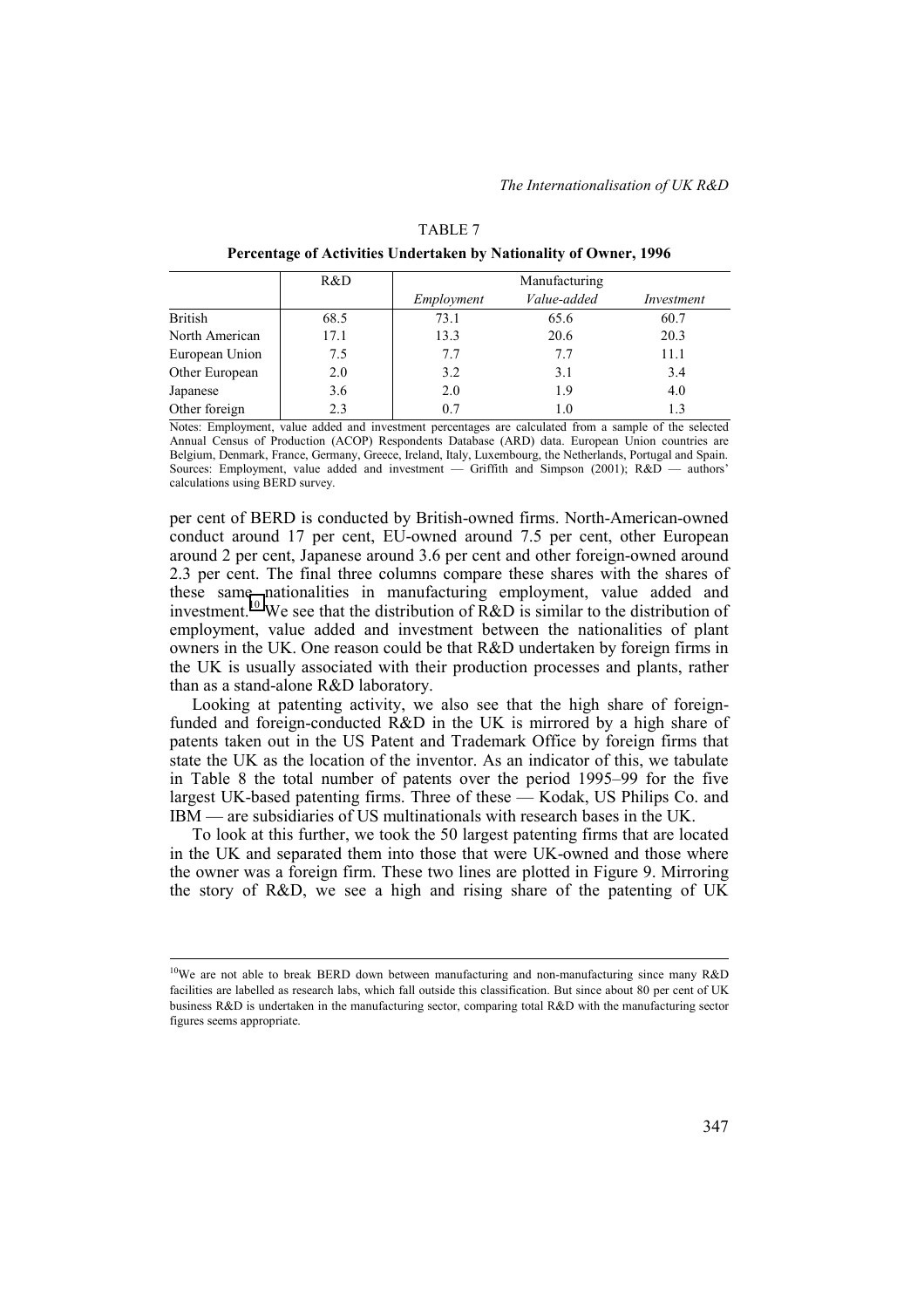innovative activity accounted for by foreign firms. Overall, this suggests that the UK research base is strongly multinational in nature and becoming increasingly so over recent years.

R&D can also be broken down by the industry that undertakes it. To investigate this internationalisation issue further, we look in greater detail at the UK pharmaceuticals industry, which is one of the UK's fastest-growing industries. By 1998, it carried out over 20 per cent of total business R&D in the UK, which is a larger share than in all other G5 countries, as shown in Figure 10. In common with the aggregate figures, Figure 11 shows that the proportion of UK-based R&D in the pharmaceuticals industry being funded by foreign firms is also increasing. Their share rose from 18 per cent in 1994 to 29 per cent in 1998.

# TABLE 8

### **The Top Five UK-Based Patenting Firms during 1995–99**

| Rank            | Firm           | Number of patents |
|-----------------|----------------|-------------------|
| 1 <sup>st</sup> | Zeneca         | 374               |
| 2 <sub>nd</sub> | <b>BT</b>      | 285               |
| $3^{\text{rd}}$ | Kodak          | 236               |
| 4 <sup>th</sup> | US Philips Co. | 233               |
| 5 <sup>th</sup> | IBM            | 224               |

Source: US Patent and Trademark Office ([http://www.uspto.gov\)](http://www.uspto.gov/).



**UK-Based Patenting by UK Firms and Foreign Firmsa**



<sup>a</sup>Number of patents taken out by foreign- and UK-owned companies in the top 50 patenting firms. Source: Compiled from US Patent and Trademark Office data.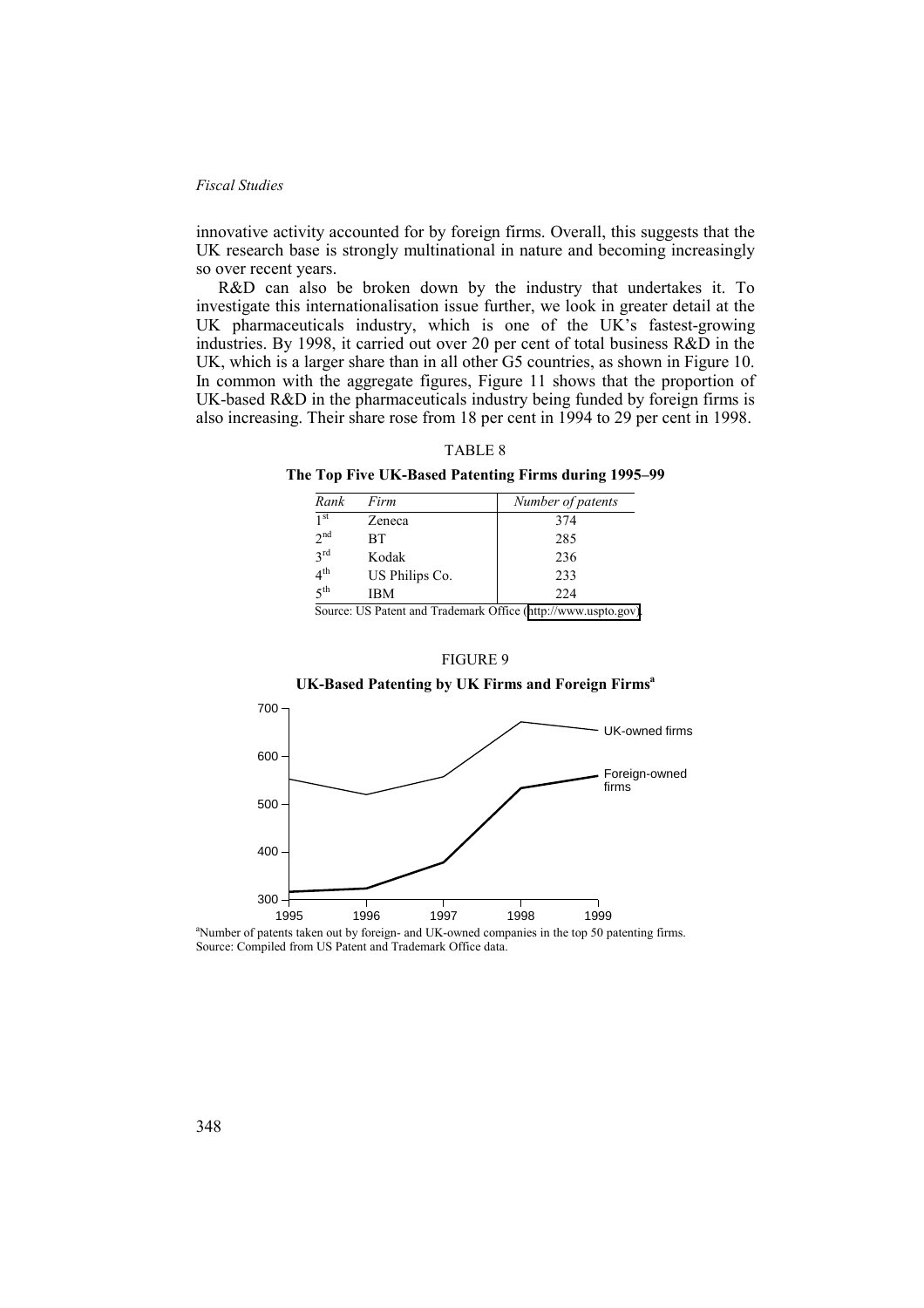

Source: OECD, 1999a.

FIGURE 11

**Percentage of R&D Spending in the UK by Foreign Pharmaceuticals Firms** 



Source: UK BERD survey.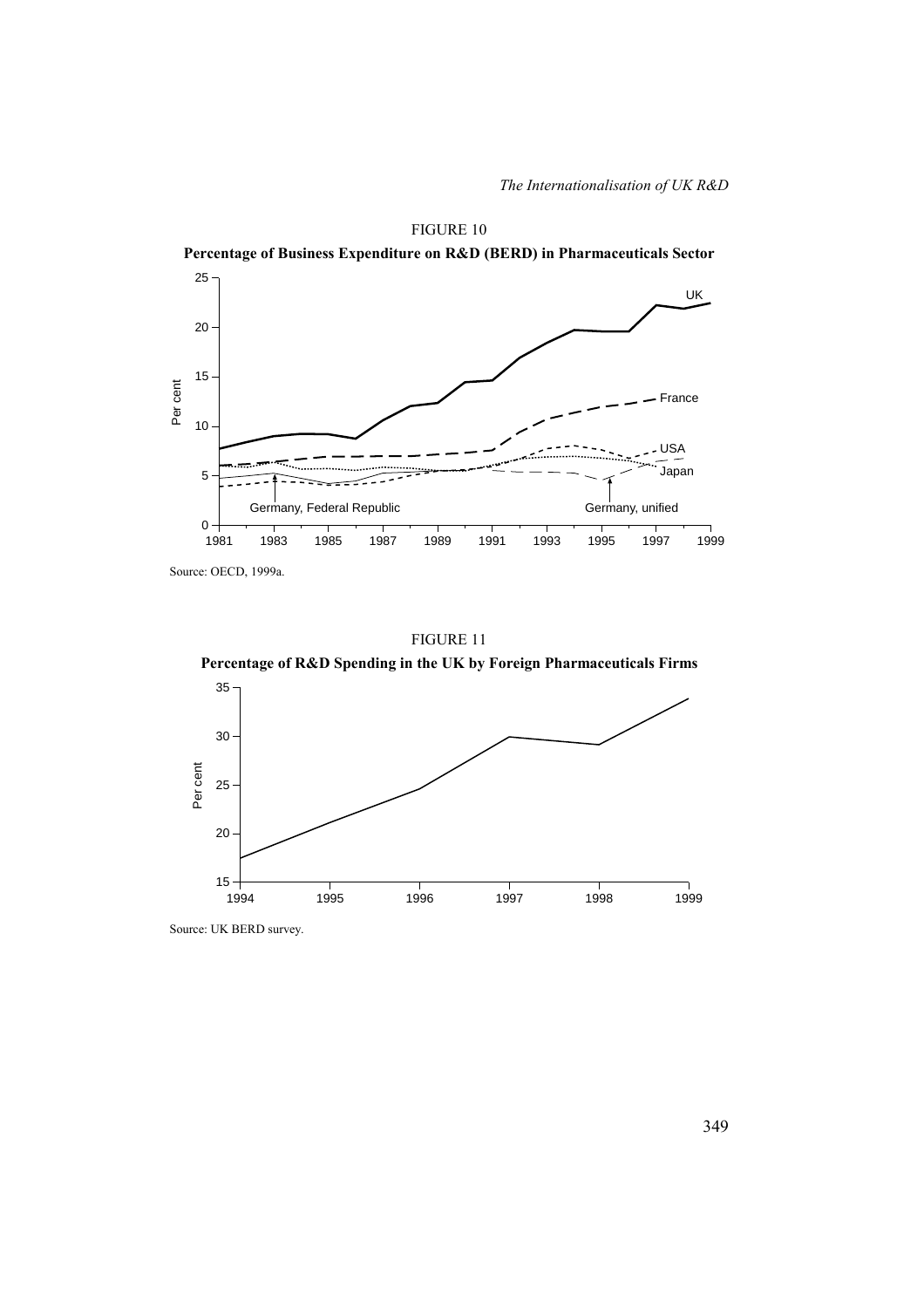

### *2. UK Firms' R&D Abroad*

Parallel to the increasing share of UK-*based* R&D funded by overseas firms, there is an increasing share of R&D *funded by* UK firms taking place abroad in the pharmaceuticals industry. Figure 12 shows the total amount of worldwide spending by UK pharmaceuticals  $firms<sup>11</sup>$  and the amount spent in the UK. Total spending has increased from just over £2 billion in 1994 to £2.9 billion in 1998 and nearly £3.3 billion in 1999. However, spending on R&D in the UK by the same firms has increased far less, moving from £1.1 billion in 1994 to only £1.3 billion in 1999.<sup>12</sup> This suggests that these firms are increasing their R&D spending in their overseas research labs at a faster pace than in the UK. This trend is corroborated in a recent paper by Serapio and Dalton (1999), which suggests that the share of foreign firms in US R&D is increasing.

So, overall, the UK pharmaceuticals R&D is rapidly internationalising in both directions. UK firms are increasing their overseas research expenditures while foreign firms are increasing their R&D activities in the UK.

## **IV. FOOTLOOSE R&D**

One possible explanation for R&D moving abroad is to take advantage of favourable tax breaks. Bloom, Griffith and Van Reenen (2001) show that R&D responds to changes in its own tax price, using data on a panel of countries. However, in a world where multinationals can choose amongst alternative

<sup>&</sup>lt;sup>11</sup>This group is the 15 largest UK-based pharmaceuticals firms.

<sup>&</sup>lt;sup>12</sup>The definition of R&D in company accounts differs somewhat from the GERD and BERD definitions.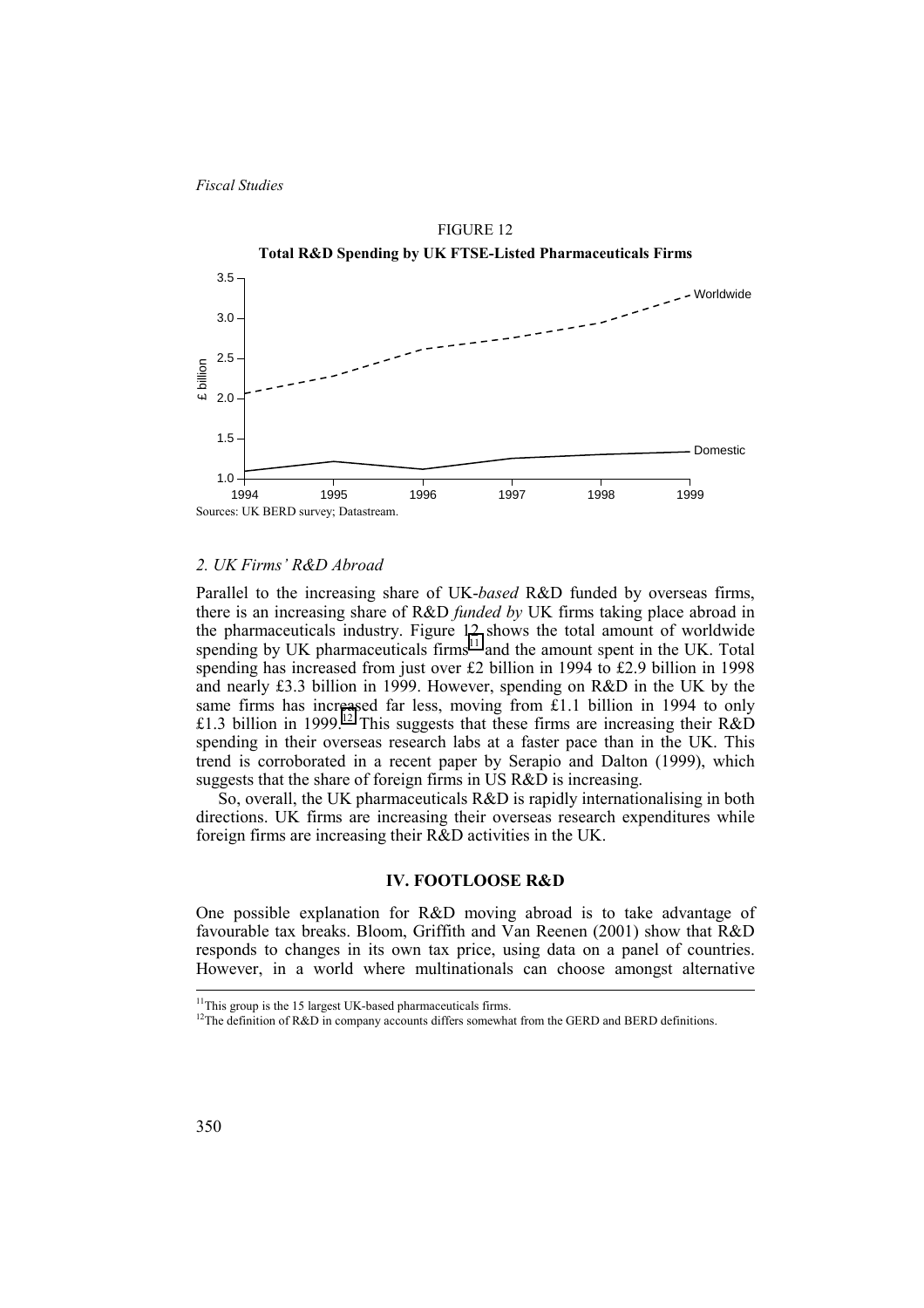locations in which to conduct their R&D, it is not only the domestic user cost of R&D capital but also the user cost of R&D in other locations that may affect firms' investment behaviour. As shown above, multinationals conduct R&D in several locations and may be able to shift R&D between these locations at low cost. One important question then becomes whether tax credits are leading to an increase in R&D conducted worldwide, or whether they signal a form of tax competition between countries for 'footloose' R&D. Is their main impact to increase total levels of R&D or just to change its location?

One way to investigate this issue is to include a measure of the user cost of R&D in foreign locations ( $\rho_i^f$ ) as well as domestic ones ( $\rho_i^d$ ). The user cost of R&D is the minimum rate of return a firm needs to earn on its R&D to satisfy its shareholders. This is also commonly known as a firm's investment hurdle rate. If there is an effect from the tax treatment of R&D in other countries on relocation

decisions, one would expect the coefficient on  $\rho_i^f$  to be greater than zero.

Consider a model where firms have the option of conducting R&D domestically or in a foreign location. We can derive an empirical specification to represent this as follows: $<sup>1</sup>$ </sup>

$$
r_{it}^d = \beta_0 y_{it} + \beta_1 \rho_{it}^d + \beta_2 \rho_{it}^f + f_i + t_t + e_{it},
$$

where  $r_i^d$  is logged domestic real R&D,  $y_i$  is logged domestic real output,  $f_i$  are country-specific fixed effects and  $t_t$  are a full set of time dummies.

If a fall in the domestic user cost of R&D increases domestic R&D, then we would expect to see  $\beta_1$  < 0. If a reduction in the user cost of R&D in the foreign country has a significant impact on relocating R&D from the domestic location to the foreign location, then we would expect  $\beta_2 > 0$ . As the cost of doing R&D in the foreign location falls, firms would shift R&D there and do less R&D domestically.

Constructing the relevant foreign R&D user cost is clearly a problem. In the results below, we have used a weighted average of the user cost of investing in R&D in the other countries, where the weights are the average amount of foreign direct investment (FDI) going to each country over the 11-year period 1982–92. The use of FDI as an indicator is theoretically appealing since, in most countries, firms can only benefit from R&D tax credits if they have taxable profits in that country against which they can offset the credit.

<sup>&</sup>lt;sup>13</sup>This empirical specification can be derived by generalising the first-order conditions from a one-factor CES (constant elasticity of substitution) production function — see Bloom, Griffith and Van Reenen (2001) for more details. Alternatively, given the presence of time dummies and a specification in logs, this could represent the second stage of a two-stage R&D budgeting decision.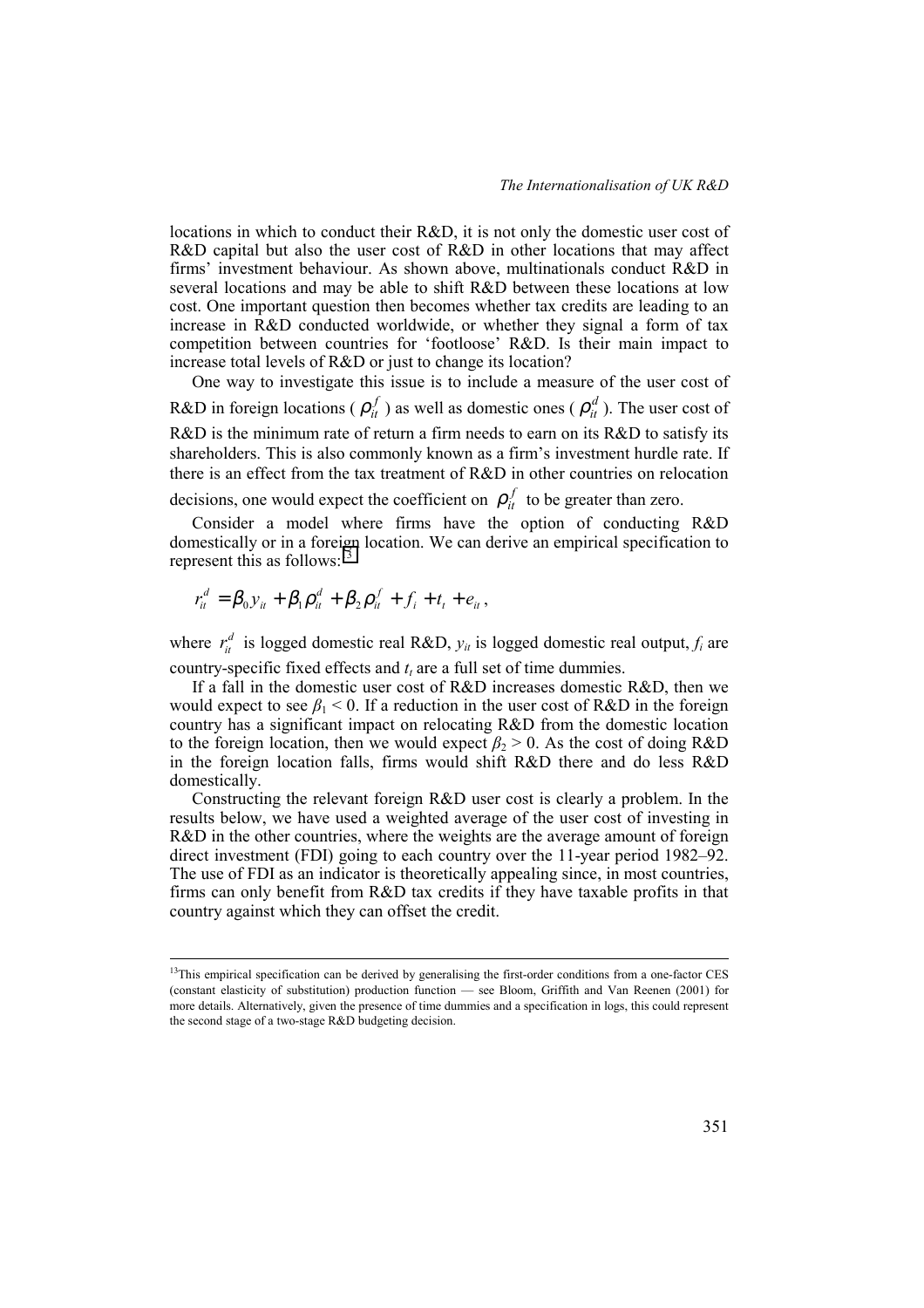We are concerned about the possible endogeneity of this user cost variable. That is, we are concerned that there might be an omitted variable, such as the interest rate, that affects R&D, which is our explanatory variable. If there is, it would mean that we were finding a spurious relationship between the two variables. To get around this problem, we use an instrumental variables (IV) estimator. We use the tax component of the R&D user cost as an instrument, arguing that this is predetermined. These IV equations pass a Wald test on their overidentifying moment restrictions.<sup>14</sup>

In Table 9, we regress the amount of R&D done in one country on its own domestic user cost and the foreign user cost using a within-groups IV estimator. In the static model in column 1, the domestic user cost is significant and negatively signed, while the foreign user cost is significant and positively signed. This suggests that domestic R&D and foreign R&D are substitutes and there may be some relocation in response to R&D tax incentives. One concern we might have about the specification in column 1 is that it does not include dynamics. Empirical work has shown that R&D is a very persistent series. The omitted

| Dependent variable: ln(R&D)              | $\left( l\right)$ | (2)      | (3)      |
|------------------------------------------|-------------------|----------|----------|
| Lagged $ln(R&D)$                         |                   | 0.885    | 0.854    |
|                                          |                   | 0.044    | 0.052    |
| Ln(domestic user cost)                   | $-0.429$          | $-0.135$ | $-0.153$ |
|                                          | 0.133             | 0.059    | 0.067    |
| Ln(foreign user cost)                    | 1.054             | 0.364    | 0.775    |
|                                          | 0.524             | 0.223    | 0.330    |
| Ln(output)                               | 1.213             | 0.016    | $-0.016$ |
|                                          | 0.337             | 0.162    | 0.174    |
| Long-run elasticity — domestic user cost |                   | $-1.180$ | $-1.050$ |
| (P value from Wald test)                 |                   | (0.057)  | (0.029)  |
| Long-run elasticity — foreign user cost  |                   | 3.176    | 5.300    |
| (P value from Wald test)                 |                   | (0.161)  | (0.023)  |
| Country dummies                          | Yes               | Yes      | Yes      |
| Year dummies                             | Yes               | Yes      | Yes      |
| Number of observations                   | 139               | 139      | 122      |

| TABLE 9                                      |
|----------------------------------------------|
| <b>Relocation of R&amp;D for Tax Reasons</b> |

Notes: Countries included in sample are Australia, Canada, France, Germany, Italy, Japan, the UK and the USA; the USA is excluded in column 3. The data run from 1979 to 1997. Instruments are current and lagged tax price of domestic R&D, current and lagged foreign user cost of R&D and once- and twice-lagged output; columns 2 and 3 use once- and twice-lagged R&D in addition.

<sup>14</sup>See Bloom, Griffith and Van Reenen (2001) for further discussion of the econometrics.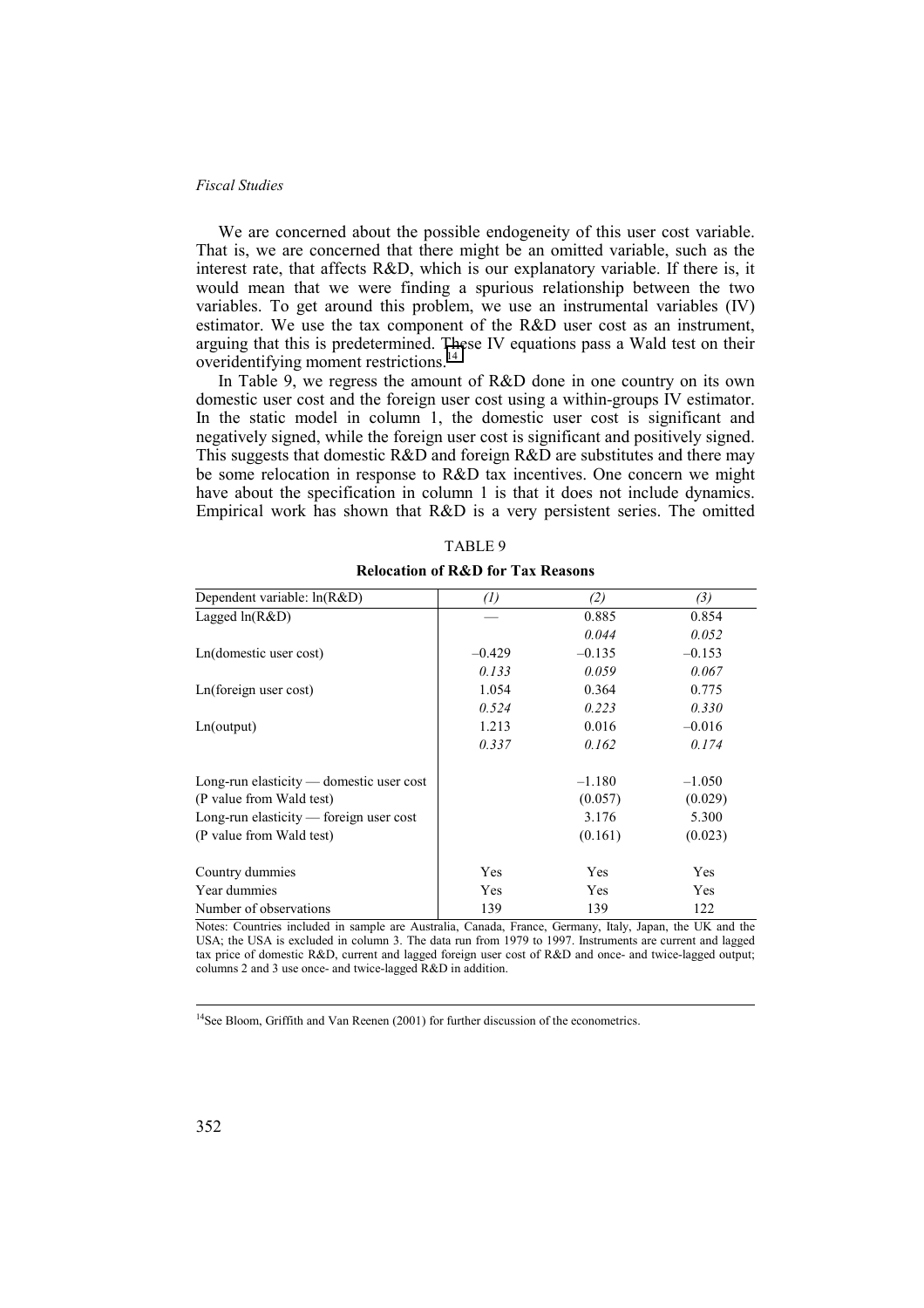dynamics may be affecting our results. However, it should be noted that, with very persistent series, it can be difficult to obtain consistent estimates of the coefficients in a dynamic specification.

We include a lagged dependent variable in column 2. The domestic user cost remains negative and significant, with an impact elasticity of around 0.14 and a long-run elasticity of 1.18. The foreign user cost remains positive but is now imprecisely estimated so is no longer significant. An additional concern we might have is that countries vary in their openness and thus in the extent to which changes in the foreign tax price will affect domestic R&D. In particular, the USA is a relatively closed economy,<sup>15</sup> so that one would expect its response to the foreign user cost to be much lower. In column 3, we have dropped the USA and we see an increased and significant long-run foreign user cost coefficient. We did not find this result when we dropped any other individual country.

Overall, we interpret these results as suggesting that there is a positive relationship between the amount of R&D conducted in one country and the tax price of conducting R&D in its major FDI partners. This suggests that at least part of the explanation for the mobility of R&D could be the increasing generosity of tax subsidies to R&D that are on offer in many countries.

# **V. SUMMARY AND POLICY IMPLICATIONS**

This paper has examined recent trends in R&D in the UK and compared them with those in other G5 countries. Overall, we see that there has been a worrying decline in the UK in the proportion of GDP that goes into R&D and innovation, as measured by a number of indicators. This decline is in part attributable to the decline in government spending. However, even focusing on business-conducted business-funded R&D, we still see a decline. There has also been an increasing tendency for R&D in the UK to be carried out by foreign firms. Mirroring this, UK firms in the highest- $R&D$ -growth industry — pharmaceuticals — have been doing an increasing amount of their R&D abroad.

Why do we see this internationalisation of R&D? Two reasons are commonly given. First, it may be that the incentives for R&D introduced by other countries (such as the USA, France and Canada) are changing the international allocation of R&D and that the UK is losing out. The empirical evidence given above on the effect of the R&D tax credit suggests some of the internationalisation of UK R&D abroad could be in response to the more generous treatment of R&D in the USA and other OECD countries. Hall and Van Reenen (1999) survey the evidence on the impact of R&D tax credits and conclude that their effect is significant.

<sup>&</sup>lt;sup>15</sup>The USA is a relatively closed economy in the sense that exports and imports account for only about 10 per cent of GDP.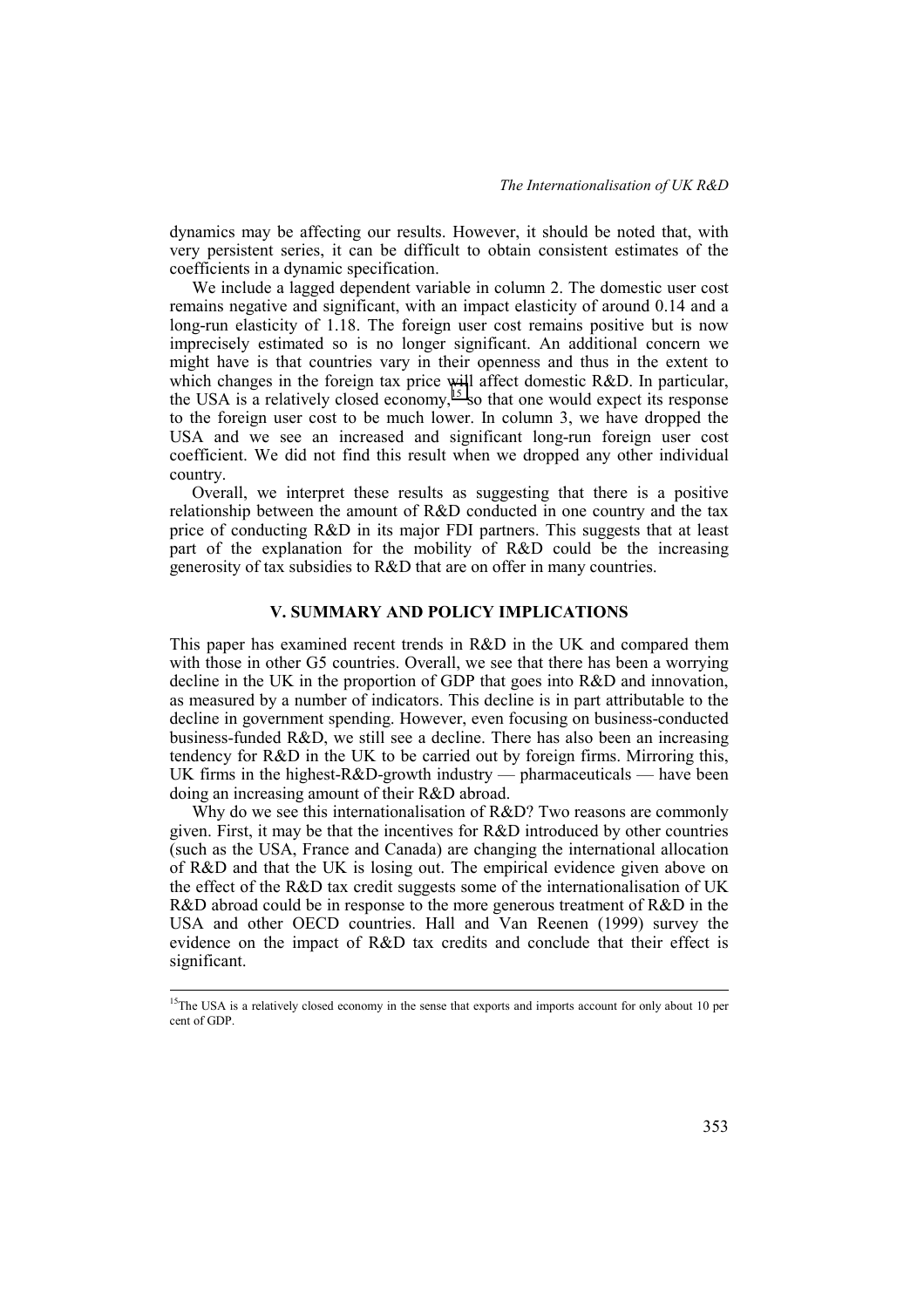A second explanation is that agglomeration economies and other externalities are becoming increasingly important. Firms choose to do R&D where it is most productive. The paper by Serapio and Dalton (1999) suggests that technology sourcing is a large part of the reason why firms are moving their R&D to the UK.

What does all of this imply for policy? If increasing internationalisation is an indicator that R&D is becoming more footloose, then the response of firms to fiscal incentives, such as R&D tax credits, could be higher than previously estimated and increasing over time. If, on the other hand, R&D is becoming geographically more concentrated in a few key markets (mainly the USA), then this suggests policy should focus on promoting the early location of technological clusters in the UK.

# **DATA APPENDIX**

The aggregate figures on R&D and R&D employment used in Section II come from the MSTI data-set (OECD, 1999a).

The patenting figures come from the US Patent and Trademark Office (http://www.uspto.gov); see also Bloom and Van Reenen (2000).

The breakdowns by nationality of owner come from the micro data underlying the BERD survey collected by the Office for National Statistics (ONS). Ownership data are sometimes missing; we do not include these observations.

The data used in the econometric analysis in Section IV come from the ANBERD data-set, which contains business enterprise R&D at the industry level (OECD, 1999b). This corresponds to the Frascati definition and is drawn from surveys by member states. Output is taken from the STAN data-set, also produced by the OECD (1999c), which can be matched into the ANBERD data. The separation of R&D by source of finance is achieved by using the figures from the MSTI data-set (OECD, 1999a). Output and other non-R&D variables are deflated using the GDP deflators (OECD, 1999c). R&D expenditure is deflated by a weighted average composed of 50 per cent wages and 50 per cent GDP deflator to reflect its strongly wage-related input costs. See Bloom, Griffith and Van Reenen (2001) for more details.

## **REFERENCES**

Aghion, P. and Howitt, P. (1992), 'A model of growth through creative destruction', *Econometrica*, vol. 60, pp. 323–51.

BERD, Business Expenditure on Research and Development micro data collected by the UK Office for National Statistics, 1994–99.

Besley, T. and Seabright, P. (1999), 'State Aids: making EU policy properly reflect geography and subsidiarity', *Economic Policy*, vol. 28, April, pp. 16–53.